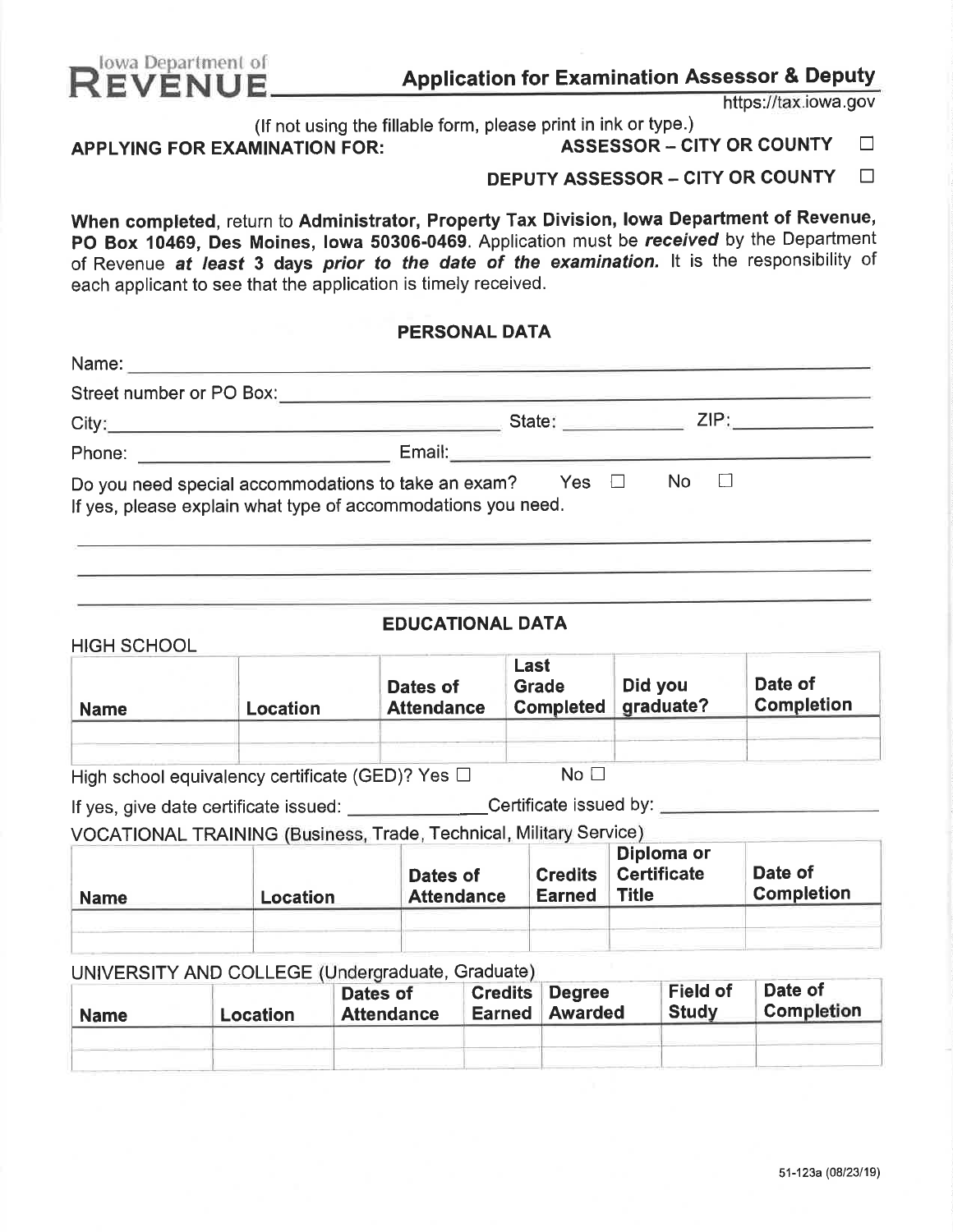## Application for Examination Assessor & Deputy, page 2

## APPRAISAL EXPERIENCE

List all appraisal-related experience. lf applying for the Assessor Exam you MUST also complete the Appraisal Experience portion of the Experience Record Form for each position involving appraisalrelated experience.

Appraisal-related experience is only such experiences as may have been obtained through full-time paid employment consisting of the actual appraisal and valuation of property. The experience shall have included the physical inspection of property as part of the appraisal process and the setting of values for parcels of property.

| <b>Employer</b> | <b>Position</b> | Location | <b>Dates of employment</b> |
|-----------------|-----------------|----------|----------------------------|
|                 |                 |          |                            |
|                 |                 |          |                            |
|                 |                 |          |                            |

A completed application for an Assessor and/or Deputy Assessor examination must include the following:

- (1) Application form (2 pages)
- (2) Preliminary Education Requirements Worksheet (1 page)
- (3) Experience Record Form(s)
	- a. Deputy Assessor Exam Candidates not required to fill out "Appraisal Experience" section, must include forms sufficient to account for last 10 years of employment
	- b. Assessor Exam Candidates required to fill out "Appraisal Experience" section, must include forms sufficient to account for last 10 years of employment, including 2 full years of appraisal experience

l, the undersigned, declare under penalties of perjury or false certificate, that I have examined this application, and, to the best of my knowledge and belief, it is true, correct, and complete.

I understand that false statements on this application will disqualify me from taking the examination or from appointment as Assessor or Deputy Assessor in the State of lowa.

I further understand that I must achieve a grade of at least 70 percent to be eligible for appointment.

Signature of exam applicant: Date: Date: Date: Date: Date: Date: Date: Date: Date: Date: Date: Date: Date: Date: Date: Date: Date: Date: Date: Date: Date: Date: Date: Date: Date: Date: Date: Date: Date: Date: Date: Date: D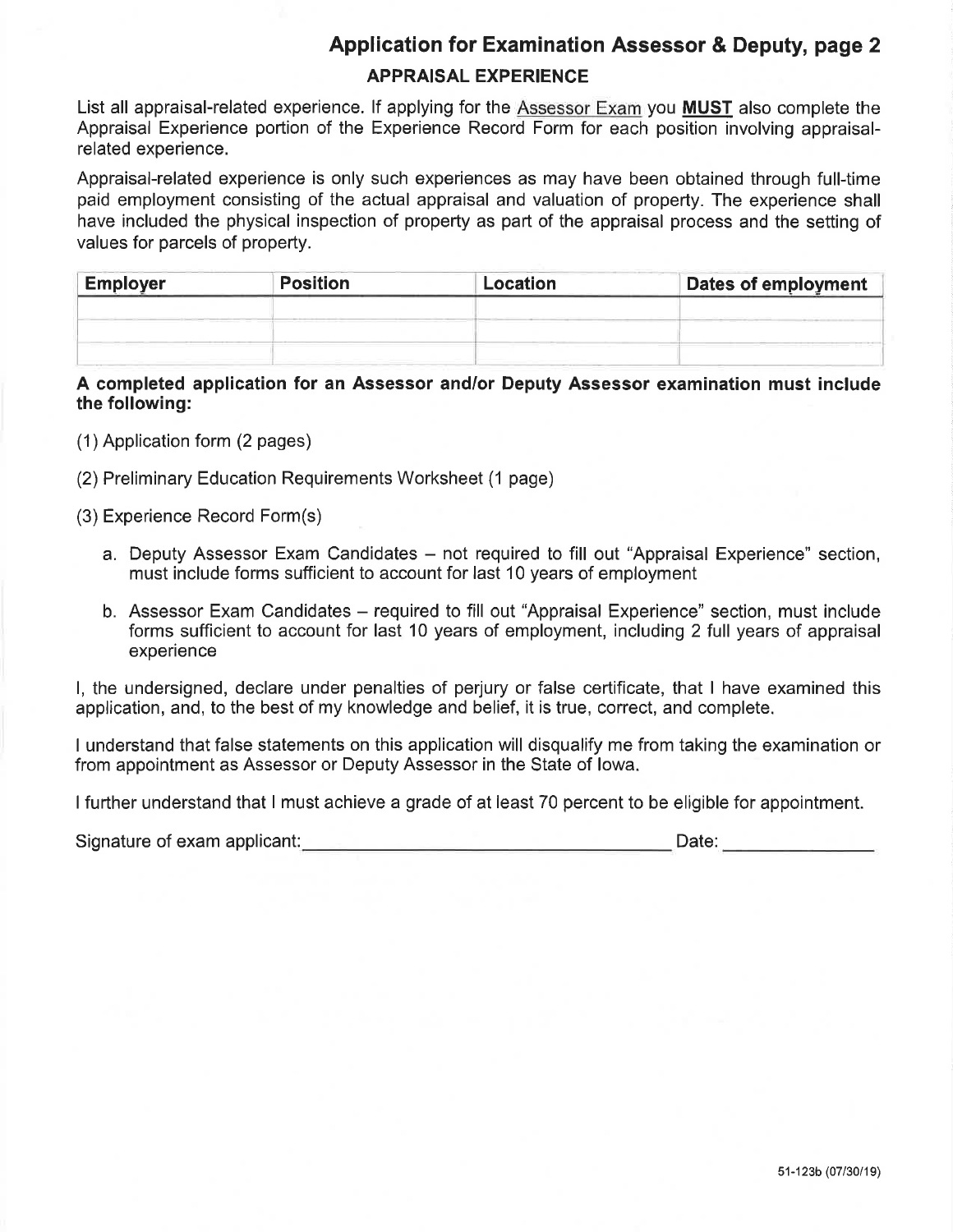## Application for Examination Assessor & Deputy, page 3

## PRELIMINARY EDUCATION REQUIREMENTS WORKSHEET

Preliminary education requirements are defined in Iowa Administrative Code rule 701 - 72.3.

Name of applicant: Date: Date: Date: Date: Date: Date: Date: Date: Date: Date: Date: Date: Date: Date: Date: Date: Date: Date: Date: Date: Date: Date: Date: Date: Date: Date: Date: Date: Date: Date: Date: Date: Date: Date:

The following is a list of Department approved courses/designations, Please check the course(s) or designation you are submitting to fulfill your preliminary education requirement. You MUST provide proof of passing the course exam.

Course(s) must be completed, including exam, within five years prior to taking the assessor or deputy assessor exam. Designations must be received/renewed within five years prior to taking the assessor or deputy assessor exam.

There are three ways to qualify. Complete Part l, ll, or lll below to qualify to take exams,

Part <sup>I</sup>

Þł

|                                     |                                | Date course | <b>Course</b><br>completed | <b>Proof</b><br>attached |
|-------------------------------------|--------------------------------|-------------|----------------------------|--------------------------|
| <b>Approved Course/Designation</b>  | <b>Sponsoring Organization</b> | taken       | ₩                          |                          |
| lowa Assessment and Taxation Review | Institute of Iowa Certified    |             |                            |                          |
|                                     | Assessors                      |             |                            |                          |

Part II Complete the lowa Laws Course AND one of the options below.

|                                    |                                | Date course | <b>Course</b><br>completed | Proof<br>attached |
|------------------------------------|--------------------------------|-------------|----------------------------|-------------------|
| <b>Approved Course/Designation</b> | <b>Sponsoring Organization</b> | taken       |                            |                   |
| lowa Laws Course                   | lowa Department of Revenue     |             |                            |                   |

Options: Complete either option a, b, c, or d.

|                | <b>Approved Course/Designation</b>                              | <b>Sponsoring Organization</b>                                                             | Date course<br>taken. | <b>Course</b><br>completed<br>$(\checkmark)$ | Proof<br>attached<br>$(\checkmark)$ |
|----------------|-----------------------------------------------------------------|--------------------------------------------------------------------------------------------|-----------------------|----------------------------------------------|-------------------------------------|
|                | a. Course 101-Fundamentals of Real<br><b>Property Appraisal</b> | International Association of<br><b>Assessing Officers</b>                                  |                       |                                              |                                     |
|                | b. Course 300-Fundamentals of<br>Mass Appraisal                 | International Association of<br><b>Assessing Officers</b>                                  |                       |                                              |                                     |
| C <sub>r</sub> | <b>Basic Appraisal Principles and</b>                           | Appraisal Institute OR American<br>Society of Farm Managers and<br><b>Rural Appraisers</b> |                       |                                              |                                     |
|                | <b>Basic Appraisal Procedures</b>                               | Appraisal Institute OR American<br>Society of Farm Managers and<br><b>Rural Appraisers</b> |                       |                                              |                                     |
| d.             | <b>Basic Appraisal Practices and</b><br>Procedures              | Iowa Department of Revenue                                                                 |                       |                                              |                                     |

| <b>Part III</b> Current designation(s). Check all that apply and note date received or renewed:        |       |
|--------------------------------------------------------------------------------------------------------|-------|
|                                                                                                        | Date: |
| Certified Assessment Evaluator (through International Association of Assessing Officers)□ Date:        |       |
| Residential Evaluation Specialist (through International Association of Assessing Officers) [ Date:    |       |
|                                                                                                        | Date: |
| Accredited Rural Appraiser (through American Society of Farm Managers & Rural Appraisers) $\Box$ Date: |       |
| One of the following courses must also be taken:                                                       |       |

|                                    |                                       | Date course | <b>Course</b><br>completed | Proof<br>attached |
|------------------------------------|---------------------------------------|-------------|----------------------------|-------------------|
| <b>Approved Course/Designation</b> | <b>Sponsoring Organization</b>        | taken       | ′√                         |                   |
| lowa Laws Course                   | lowa Department of Revenue            |             |                            |                   |
| lowa Assessment & Taxation Review  | Institute of Iowa Certified Assessors |             |                            |                   |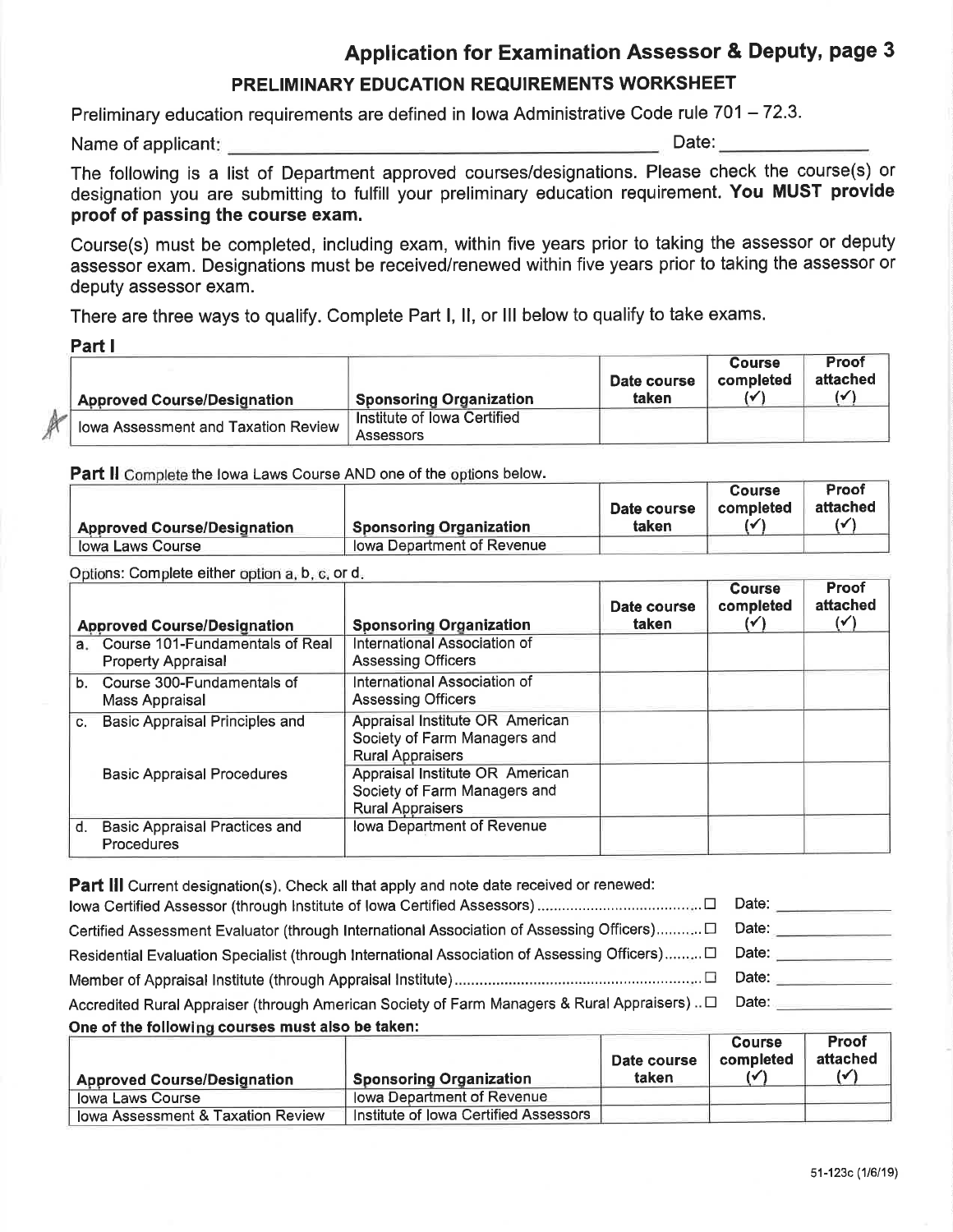## Application for Examination Assessor & Deputy, page 4 EXPERIENCE RECORD FORM

lnstructions: Starting with your most current position, complete a form for each position held within a minimum of the last 10 years. Candidates for the Assessor exam must provide employment history necessary to verify 2 full years of appraisal experience. lf your position or duties with an employer changed, list positions on separate forms and describe specific duties of each. An assessor or employer familiar with your appraisal experience must attest to such experience. Use more than one sheet, if needed.

| Jurisdiction/Employer & state of employment: ___________________________________                                                                                                                                                                          |                                          |                                             |  |
|-----------------------------------------------------------------------------------------------------------------------------------------------------------------------------------------------------------------------------------------------------------|------------------------------------------|---------------------------------------------|--|
|                                                                                                                                                                                                                                                           |                                          |                                             |  |
|                                                                                                                                                                                                                                                           |                                          |                                             |  |
|                                                                                                                                                                                                                                                           |                                          |                                             |  |
|                                                                                                                                                                                                                                                           |                                          |                                             |  |
| Beginning salary/wage: \$ __________________________________Ending/Present salary/wage: \$ ________________                                                                                                                                               |                                          |                                             |  |
|                                                                                                                                                                                                                                                           |                                          |                                             |  |
| <u> 1980 - Jan Alexandri, martxa alemaniar alemaniar alemaniar alemaniar alemaniar alemaniar alemaniar alemaniar</u><br><u> 1980 - An Aonaichte ann an Cathracha ann an Cathracha ann an Cathracha ann an Cathracha ann an C</u>                          |                                          |                                             |  |
|                                                                                                                                                                                                                                                           |                                          |                                             |  |
|                                                                                                                                                                                                                                                           |                                          |                                             |  |
| <b>APPRAISAL EXPERIENCE</b>                                                                                                                                                                                                                               |                                          |                                             |  |
| <b>Required for Assessor examination candidates</b>                                                                                                                                                                                                       |                                          |                                             |  |
| Percentage of work time devoted to appraisal,                                                                                                                                                                                                             | Staff appraisal: ______________________% |                                             |  |
| assessment, or mapping:                                                                                                                                                                                                                                   |                                          | Review appraisal: ______________________%   |  |
|                                                                                                                                                                                                                                                           |                                          | Administration: _______________________%    |  |
|                                                                                                                                                                                                                                                           |                                          | Cadastral mapping: _______________________% |  |
|                                                                                                                                                                                                                                                           |                                          | Mass appraisal: 30 %                        |  |
| I, the undersigned, declare under penalties of perjury or false certificate, that I have examined this<br>document, and, to the best of my knowledge and belief, it is true, correct, and complete.                                                       |                                          |                                             |  |
| Signature of exam applicant:                                                                                                                                                                                                                              |                                          | Date:                                       |  |
| To be completed and signed by Assessor or supervisor:                                                                                                                                                                                                     |                                          |                                             |  |
| I, the undersigned, declare under penalties of perjury or false certificate, that I have examined this<br>document, and, to the best of my knowledge and belief, it is true, correct, and complete, in regard to<br>the applicant's appraisal experience. |                                          |                                             |  |
|                                                                                                                                                                                                                                                           |                                          |                                             |  |
| Signature:<br>the control of the control of the control of the control of the control of                                                                                                                                                                  |                                          | Date:                                       |  |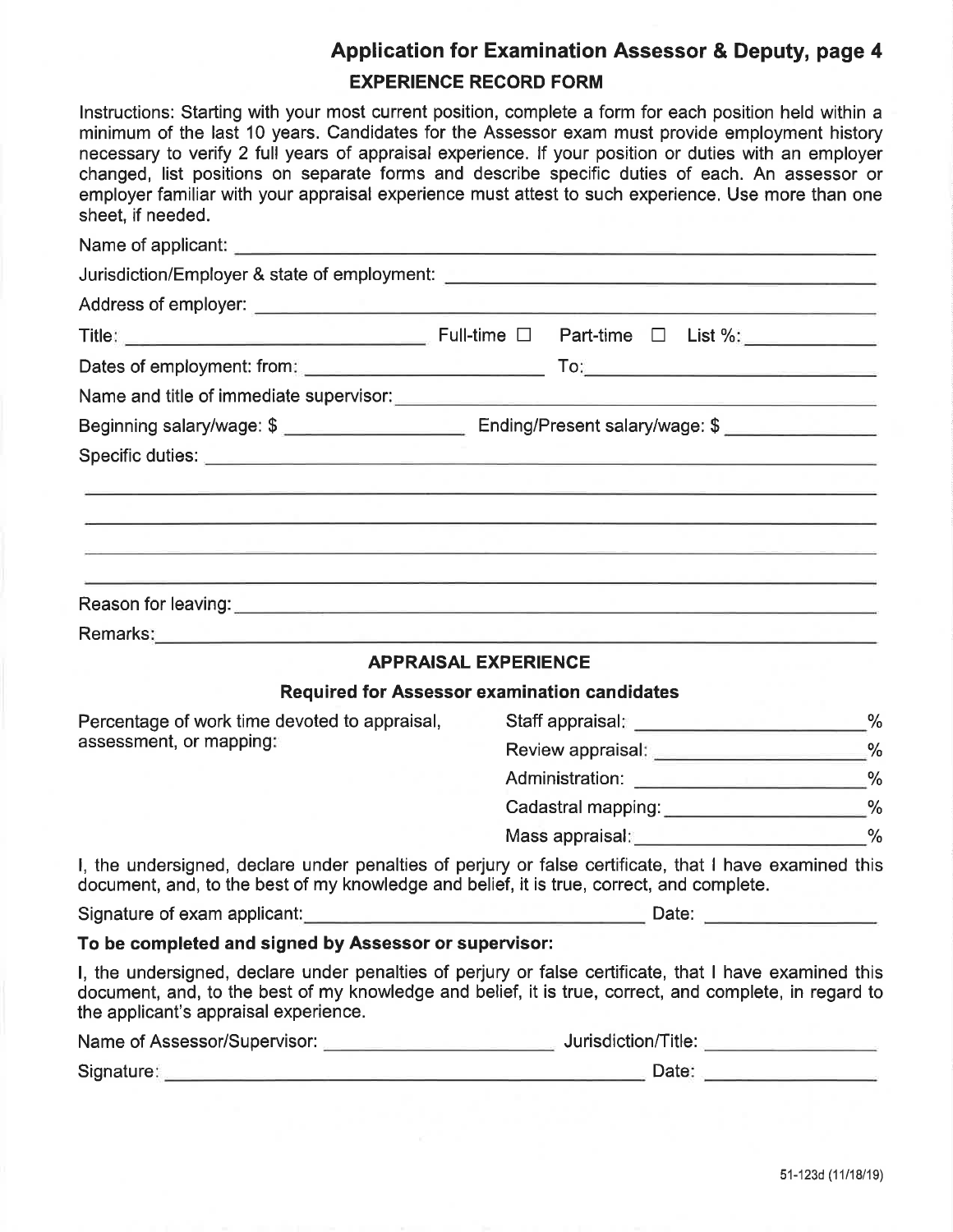## PRELIMINARY EDUCATION REQUIREMENTS

As defined in lowa Administrative Code section 7OL-72.3 there are 3 ways to qualify to take the assessor and or deputy assessor exam. You must have completed one of the numbered items below, The courses MUST have been taken and exam passed within the past 5 years,

L. lnstitute of lowa Certified Assessors - lowa Assessment and Taxation Review Course Must have been taken within the past 5 years.

### OR

- 2. lowa Department of Revenue lowa Laws Course AND A or B or C or D Must have been taken within the past 5 years.
	- A. International Association of Assessing Officers Course 101-Fundamentals of Real Property Appraisal Or lnternational Association of Assessing Officers - Course 300-Fundamentals of Mass Appraisal One of these must have been taken within the past 5 years.

### OR

B. Appraisal lnstitute - Basic Appraisal Principles AND Appraisal lnstitute - Basic Appraisal Procedures Both must have been taken within the past 5 years.

### OR

C. American Society of Farm Managers & Rural Appraisers - Basic Appraisal Principles AND American Society of Farm Managers & Rural Appraisers - Basic Appraisal Procedures Both must have been taken within the past 5 years.

### OR

### 3. Current Designation

- a. ICA -Institute of Iowa Certified Assessors sponsored (AND lowa Department of Revenue Iowa Laws Course OR llCA lowa Assessment and Taxation Review. Taken within the past 5 years.)
- b. CAE International Association of Assessing Officers sponsored (AND lowa Department of Revenue lowa Laws Course OR IICA lowa Assessment and Taxation Review. Taken within the past 5 years.)
- c. RES International Association of Assessing Officers sponsored (AND lowa Department of Revenue lowa Laws Course OR llCA lowa Assessment and Taxation Review. Taken within the past 5 years.)
- d. MAI Appraisal Institute sponsored (AND lowa Department of Revenue lowa Laws Course OR IICA lowa Assessment and Taxation Review. Taken within the past 5 years.)
- e. Accredited Rural Appraiser American Society of Farm Managers & Rural Appraisers sponsored (<u>AND</u> Iowa Department of Revenue lowa Laws Course OR IICA lowa Assessment and Taxation Review. Taken within the past 5 years.|

If you have questions contact Carmen Putzier at 515-281-7836 or Carmen.putzier@iowa.gov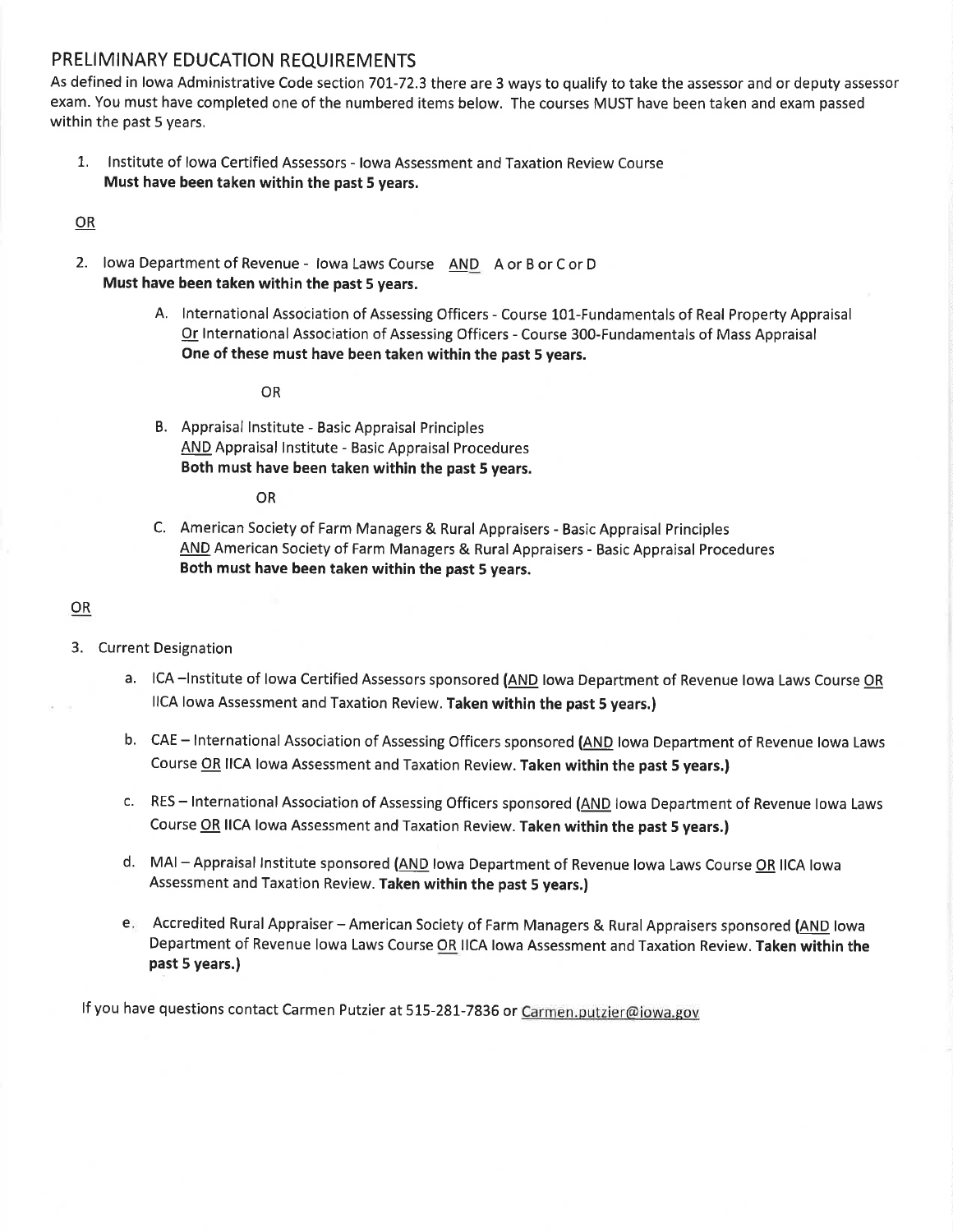## $\mathcal{I}_{d}$  county assessor's office

## $TDA$  COUNTY ASSESSOR JOB DESCRIPTION

### ROLE AND RESPONSIBILITIES

Under supervision of the  $\mathcal{I}$ d $\alpha$  . County Conference Board, the County Assessor serves as the department head for the County Assessor's offlce, by providlng leadership and directlon to staff. Also leads all appraisal operatlons/servlces for property taxation within the county. The County Assessor establishes goals, objectives, priorities, quality standards and procedures within the policy directives set by the,  $\mathcal{I}$ d  $\alpha$  'County Conference Board and the lowa Department of Revenue, and in accordance wlth applicable state and local statutes and requirements ofthe appralsal professlon. The assessor also lnterprets appralsa/assessment rules and regulations, as well as plans, organlzes, and oversees the valuing of real property for tax purposes. The assessor plans and directs the discovery, listing, valuing and classifying of all taxable and exempt real property and any taxable personal property in  $I\rightarrow\infty$  County to ensure that no property is overlooked and that the value and classlflcatlon of all propertles are equltable and proper.

The assessor shall devote full tlme to the duties of the Assessor's Office and shall not engage ln any occupatlon or buslness lnterferlng or lnconslstent wlth such duties.

#### PUBLIC RELATIONS DUTIES:

- Works to build and establish relationships with other department heads and employees.
- Works with staff members to create positive working relationships with taxpayers and the general public that lnteracts with the offlce.
- Monitors and revlews ways to better serve the users of the Assessor's Office.

### ESSENTIAL WORK, KNOWLEDGE, SKILLS, & ABILITIES

#### Essential Work:

- r Causes to be assessed, ln accordance wlth lowa Code Sectlon 44t,21, all the property in the Assessot's Jurlsdlctlon, orthe assessment of which ls othenvlse provlded for by the law.
- . Assume all responslblllty over the office and lts functlons.
- r Develops, lmplements, and enforces necessary procedures, rules, and all valuatlon standards per lowa Code and Admlnlstrative Rules.
- Plans, supervises, and coordinates functions within the Assessor's Office.
- Oversees employees within the office and provides support and advice when needed.
- List all property subject to taxation and Informs taxpayers of values and review assessment values.
- . Confer with taxpayers ln matters regardlng thelr property valuatlon and lnvestigate complalnts.
- Discusses questions and concerns with state and local governments.
- . Review market trends and data that affect real property values.
- Review various reports, documents, and forms associated with the office.
- Work with and follow guidelines set by Department of Revenue.
- . Prepares the annual budget.
- Plans for and meets with Conference Board annually.
- Serves as liaison between the Assessor's Office and the County Board of Review.
- . Appears as an expert witness ln appeals, lncludlng: court actlons and PAAB.

### Knowledge Of:

- lowa Code with emphasis on: 441, 421, 425-428, and Administrative Code 701.71-72.
- Functions relating to the Assessor's Office, as well as policies and procedures relating to the office.
- Principles and techniques of management and supervision.
- Working knowledge of Iowa Real Property Appraisal Manual.
- Comprehensive knowledge of all State Statutes regarding property taxation and the assessment process.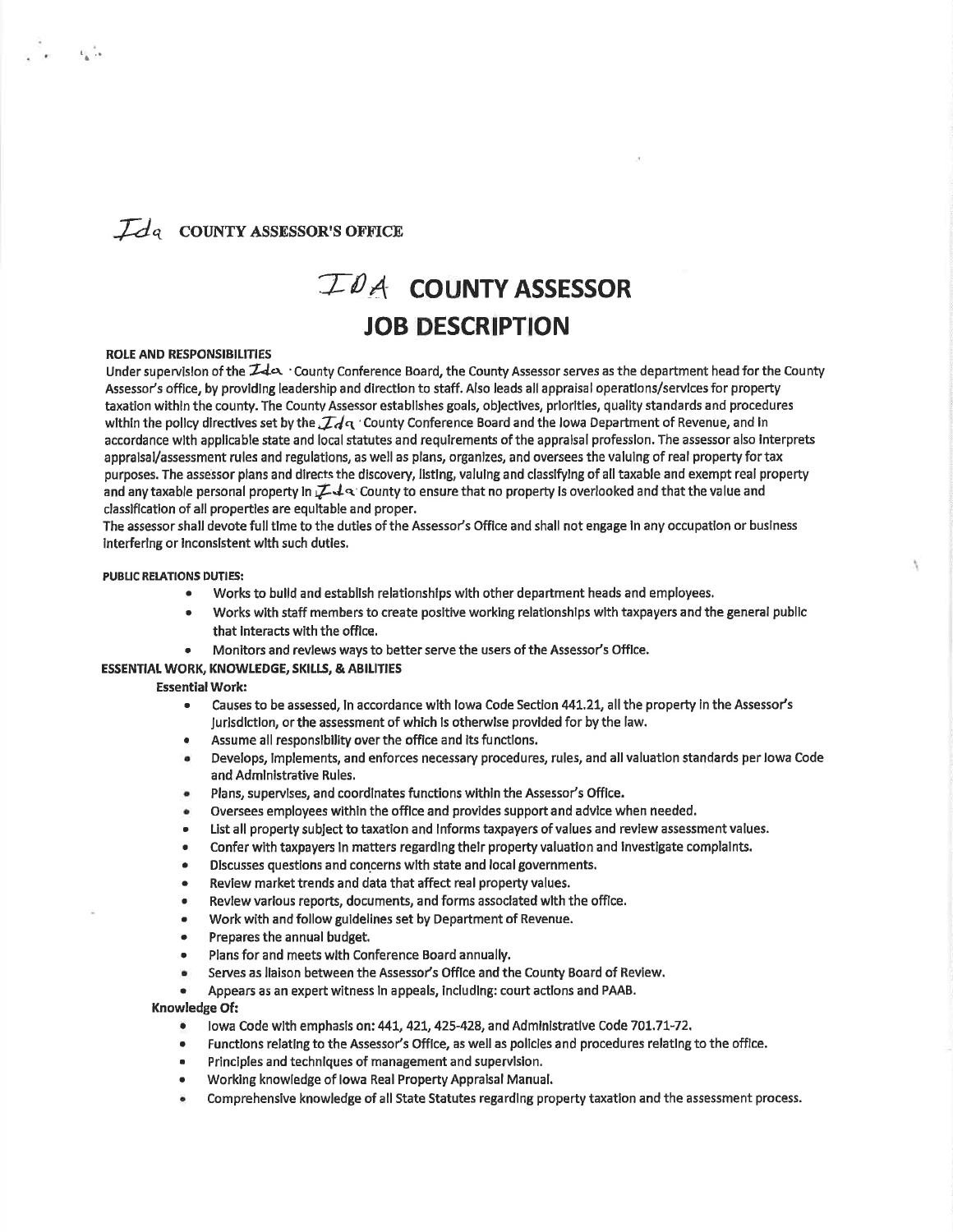- a Comprehensive knowledge of residential, agricultural, industrial, and commercial property assessment.
- a Comprehenslve knowledge of buildlng construction practlces and of bulldlng and land values.
- a Comprehenslve knowledge of the plans, deslgns, and verlfication of data transfer procedures.
- I Comprehenslve and demonstrated knowledge of narratlve appraisals.
- a Comprehenslve knowledge of organizational structure and agenda settlng'
- **u** County locations, roads, and landmark.
- a Extensive knowledge of personal computer systems, office software, and technical systems, lncluding but not limlted to, Computer Assisted Mass Appralsal (CAMA) System, Tax Software, GlS, Microsoft Offlce, Internet, copier/fax machine, and telephones.

### Skills and Ability To:

ីវ<sup>ិត</sup>្រ

- Effectively communicate and demonstrate required workplace behavior, integrity, and accuracy. a
- Administrative skills, such as planning, assigning, directing, and supervising the work of others. a
- Establish and maintaln effective working relationshlps with the property owners, general public, government offlclals, and offlce employees. a
- Deal with taxpayers ln a constructive and appropriate manner. ,
- Communicate clearly and effectively, both orally and ln writlng, ln a professional manner. a
- Appraise real property. a
- Understand plats, legal description, and parcel information. a
- produce and read a variety of professlonal, technical, and administratlve documents and reports. a
- Ability to utilize mathematical formulas and functions; Interpret results from formulas and analyses. a

### PHYSICAL AND MENTAL ABILITIES

- Display good judgement.
- Physically able to meet the demands of the job.
- . physlcal abillty to llft artlcles, sometimes weighing up to 30 pounds, and carrying of objects welghlng up to 30 pounds; pushing and/or pulllng obJects weighing up to 30 pounds.
- . Heavy mobillty; dutles are usually performed by frequent walklng and/or standing kneellng, or squatting, relieved by lesser perlods of sitting or operatlng a vehlcle.
- Good vislon is required, either uncorrected or corrected through the use of lens.
- Sufficient clarity of speech and hearing, with or without reasonable accommodation, which permits the employee to cornrnunicate effectlvely.
- Sufficient manual dexterity, with or without reasonable accommodation, which permits the employee to operate a keyboard and produce hand-written materials and notations.
- Sufficlent personal mobility, with or without reasonable accommodation, which permits the employee to vlslt all necessary propertles for lnspectlons, move throughout the office, or remaln seated for a period of time.
- . lnspectlons consist of revlewlng bulldlngs and/or lmprovements, lnterlor and exterior, whlle ln varlous stages of construction and weather condltions. lnspection may requlre, but not llmited to, climbing stalrs, steps, or ladders, enterlng crawl spaces and/or attic areas, crosslng ditches or trenches, measurlng exterlor dimensions of improvements prior to back-filling the foundation or completion of final grading and landscaplng, cllmblng fences and/or gates, travellng a conslderable dlstance over rough terraln in various seasons,